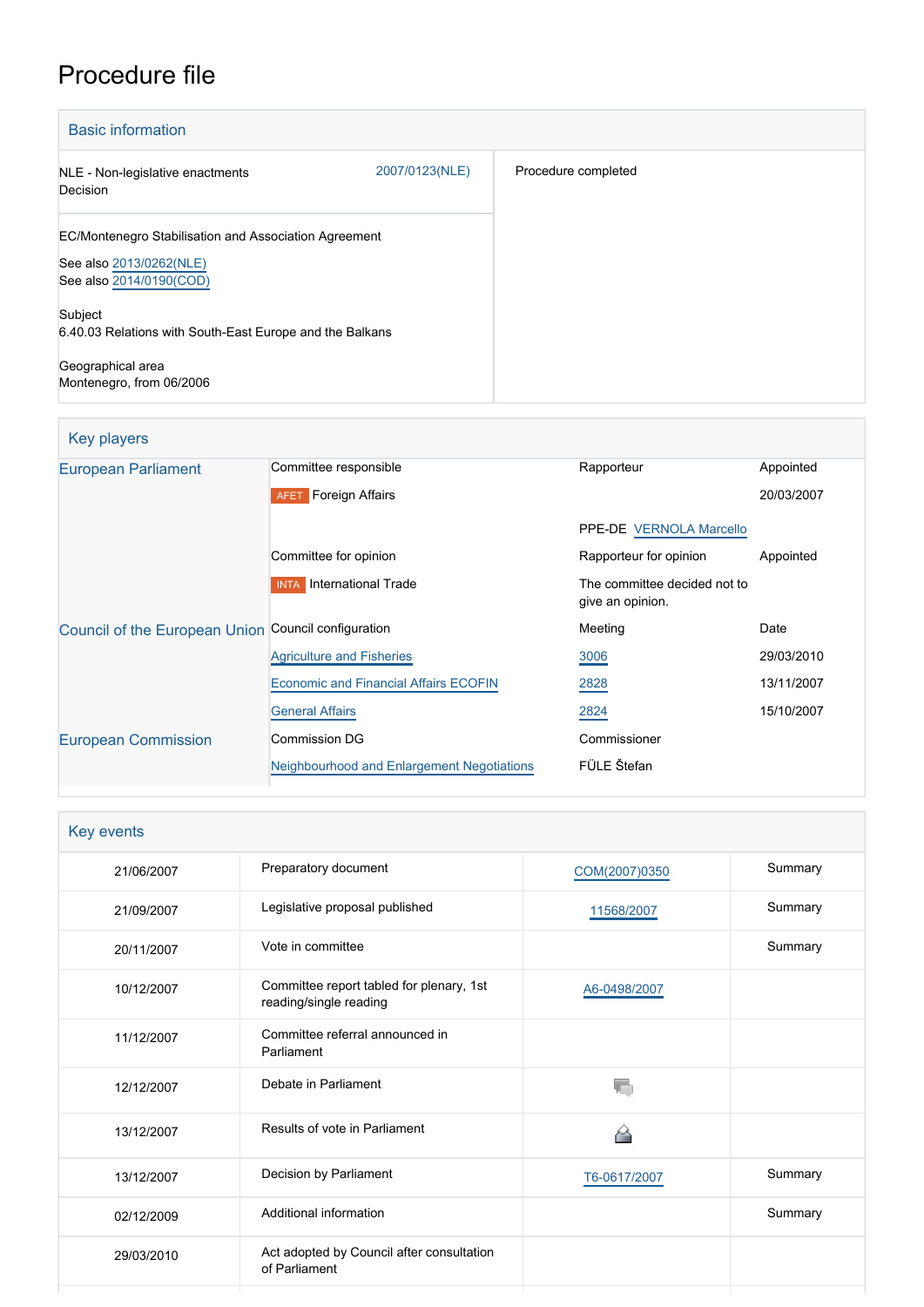| 29/03/2010 | End of procedure in Parliament          |  |
|------------|-----------------------------------------|--|
| 29/04/2010 | Final act published in Official Journal |  |

| <b>Technical information</b> |                                                                                                   |
|------------------------------|---------------------------------------------------------------------------------------------------|
| Procedure reference          | 2007/0123(NLE)                                                                                    |
| Procedure type               | NLE - Non-legislative enactments                                                                  |
| Procedure subtype            | Consent by Parliament                                                                             |
| Legislative instrument       | Decision                                                                                          |
|                              | See also 2013/0262(NLE)<br>See also 2014/0190(COD)                                                |
| Legal basis                  | Treaty on the Functioning of the EU TFEU 217; Treaty on the Functioning of<br>the EU TFEU 218-p6a |
| Stage reached in procedure   | Procedure completed                                                                               |
| Committee dossier            | AFET/6/50836                                                                                      |

#### Documentation gateway

| Preparatory document                                               | COM(2007)0350 | 21/06/2007 | EC. | Summary |
|--------------------------------------------------------------------|---------------|------------|-----|---------|
| Committee draft report                                             | PE394.076     | 18/09/2007 | EP  |         |
| Legislative proposal                                               | 11568/2007    | 21/09/2007 | CSL | Summary |
| Document attached to the procedure                                 | 11566/2007    | 27/09/2007 | CSL |         |
| Committee report tabled for plenary, 1st<br>reading/single reading | A6-0498/2007  | 10/12/2007 | EP  |         |
| Text adopted by Parliament, 1st reading/single<br>reading          | T6-0617/2007  | 13/12/2007 | EP  | Summary |
| Commission response to text adopted in plenary                     | SP(2008)0411  | 23/01/2008 | EC. |         |

| <b>Additional information</b>                             |             |
|-----------------------------------------------------------|-------------|
| National parliaments                                      | <b>IPEX</b> |
| <b>Final act</b>                                          |             |
| Decision 2010/224<br>OJ L 108 29.04.2010, p. 0001 Summary |             |

## EC/Montenegro Stabilisation and Association Agreement

PURPOSE: to conclude the Stabilisation and Association Agreement (SAA) between the EC and their Member States, of the one part, and Montenegro, of the other part.

PROPOSED ACT: Council Decision.

CONTENT: The Commission presents two proposals, which constitute the legal instruments for the signature and the conclusion of the SAA: (i) proposal for a Council Decision for the signature of the Agreement; (ii) proposal for a Council and Commission Decision for the conclusion of the Agreement.

Having concluded from the Commission?s Feasibility Report of April 2005 that Serbia and Montenegro were sufficiently prepared to negotiate an SAA, the Council decided to authorise the Commission to negotiate an agreement. The negotiations were launched on 10 October 2005. Following a referendum in May 2006, the Montenegrin Parliament adopted a Declaration of Independence and Montenegro withdrew from the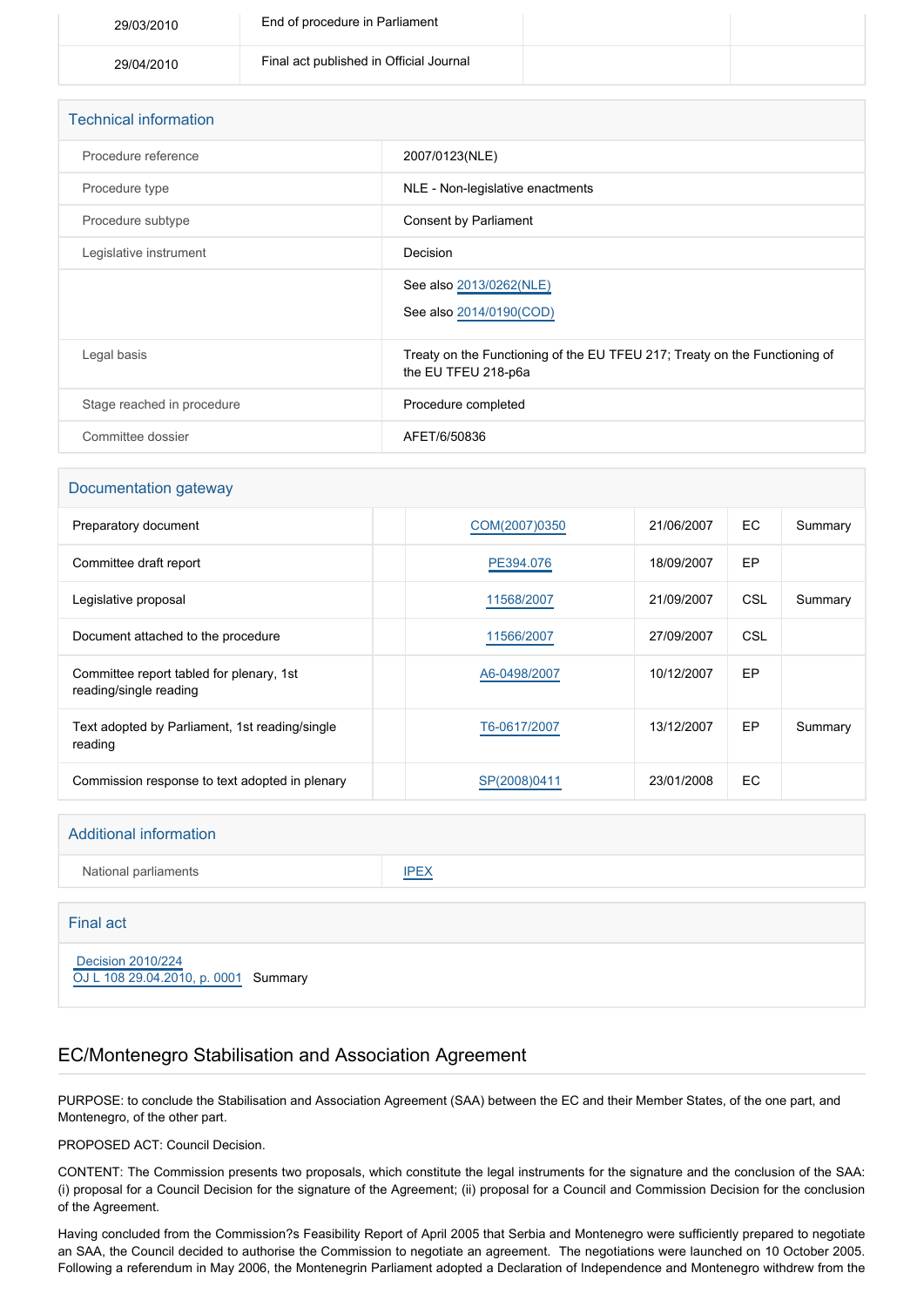State Union of Serbia and Montenegro. Consequently, new Negotiating Directives for Montenegro were adopted and the SAA was initialled on 15 March 2007.

The Stabilisation and Association Agreement focuses on the following main elements:

- provision for political dialogue with Montenegro;
- provisions on enhanced regional co-operation, including the perspective of establishing free trade areas between the countries of the region;
- the perspective of the establishment of a free-trade area between the Community and Montenegro within five years of the entry into force of the Agreement;
- provisions on the movement of workers, freedom of establishment, supply of services, current payments and movement of capital;
- the commitment by Montenegro to approximate its legislation to that of the EC, notably in key areas of the internal market;
- provisions on co-operation with Montenegro in a wide range of fields, including justice, freedom and security.
- provision for the establishment of a Stabilisation and Association Council which supervises the implementation of the Agreement, of a Stabilisation and Association Committee and a Stabilisation and Association Parliamentary Committee.

The SAA states that respect for international law principles, including full co-operation with the International Criminal Tribunal for the former Yugoslavia (ICTY) will constitute essential elements of this Agreement.

The Commission asks the Council to give its final approval to the text of the SAA and to engage the procedures for the signature and conclusion of this Agreement.

These procedures are different for the two European Communities (the European Community and the European Atomic Energy Community):

a) as regards signature, the EC Treaty provides for a separate Council Decision concerning the signing of the Agreement on behalf of the European Community; similar acts are not required under the EAEC Treaty;

b) as regards conclusion of the Agreement:

- the Council concludes the Agreement on behalf of the European Community, after having received the assent of the European Parliament, by virtue of Article 310 of the Treaty;

- the Council approves the Agreement on behalf of the European Atomic Energy Community by virtue of the second paragraph of Article 101 of the EAEC Treaty and the Agreement is then concluded by the Commission.

### EC/Montenegro Stabilisation and Association Agreement

This text constitutes the final act in which the Council decides to approve, on behalf of the European Community and its Member States, the Stabilisation and Association Agreement (SAA) between the EC and their Member States, of the one part, and Montenegro, of the other part. (See Council document 11566/07).

### EC/Montenegro Stabilisation and Association Agreement

The Committee on Foreign Affairs unanimously adopted the report by Marcello VERNOLA (EPP-ED, IT) recommending the European Parliament to give its assent to the conclusion of the Stabilisation and Association Agreement between the European Communities and their Member States, of the one part, and the Republic of Montenegro, of the other part.

### EC/Montenegro Stabilisation and Association Agreement

The European Parliament adopted a legislative resolution drafted by Marcello VERNOLA (EPP-ED, IT) and gave its assent to the conclusion of the Stabilisation and Association Agreement between the European Communities and their Member States, of the one part, and the Republic of Montenegro, of the other part.

# EC/Montenegro Stabilisation and Association Agreement

The Lisbon Treaty, which entered into force on 1 December 2009, amended the EU's two core treaties, the Treaty on European Union (TEU) and the Treaty establishing the European Community (EC Treaty). The latter was renamed the Treaty on the Functioning of the European Union (TFEU).

These changes had various consequences for many ongoing procedures. First of all, the articles of the TEU and of the old EC Treaty that constitute the legal basis of all the proposals founded on those Treaties were renumbered in accordance with the table of equivalences mentioned in Article 5 of the Lisbon Treaty.

In addition, some proposals underwent a change to their legal basis going beyond a mere change to their numbering, and this resulted in changes to the type of procedure.

The Lisbon Treaty also introduced new concepts of decision-making procedure. The old "codecision procedure" was extended to new areas and renamed the "ordinary legislative procedure". A new "consent procedure" replaced the old "assent procedure". New interinstitutional procedures were also set up for the adoption of certain non-legislative acts, for example the conclusion of some international agreements.

The ongoing proposals concerned by these changes were formally modified by the Commission in a Communication published on 2 December 2009 [\(COM\(2009\)0665\).](http://eur-lex.europa.eu/LexUriServ/LexUriServ.do?uri=COM:2009:0665:FIN:EN:PDF)